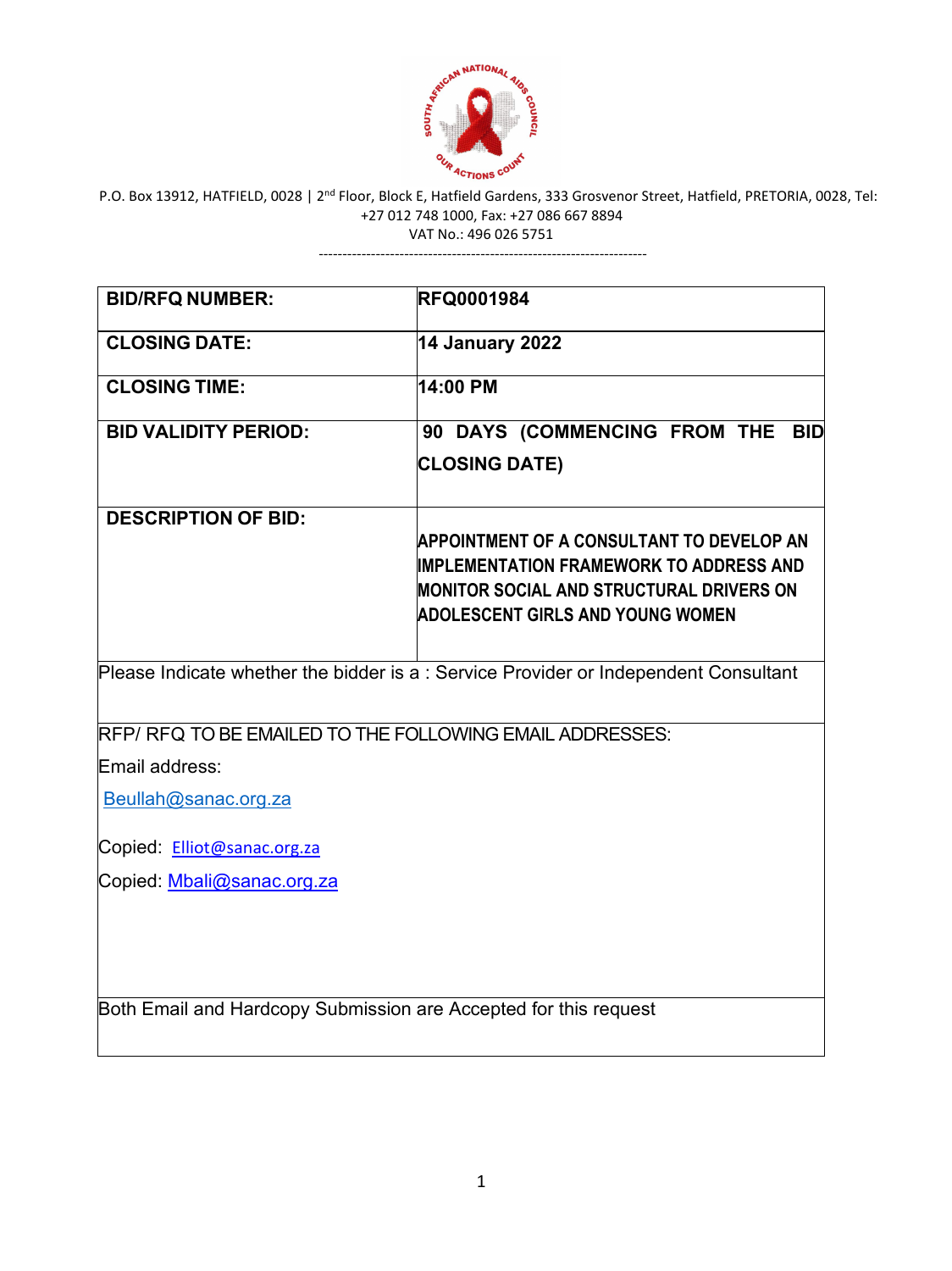

---------------------------------------------------------------------

# **TERMS OF REFERENCE FOR THE APPOINTMENT OF A CONSULTANT TO DEVELOP AN IMPLEMENTATION FRAMEWORK TO ADDRESS AND MONITOR SOCIAL AND STRUCTURAL DRIVERS ON ADOLESCENT GIRLS AND YOUNG WOMEN**

### **1. INTRODUCTION**

The South African National AIDS Council (SANAC) Trust seeks to appoint a consultant to develop an Implementation Framework to address social and structural drivers of HIV, TB and STIs affecting adolescent girls and young women (AGYW), integrating these with adolescent boys and young men (ABYM).

#### **2. BACKGROUND**

Ending AIDS by 2030 remains an ambitious goal of Project 2030 as expressed in the Sustainable Development Goals (SDGs) and includes prioritising and addressing the intersecting structural and social inequalities and inequities. Fine tuning the HIV response will contribute significantly to 10 SDGs by 2030. Over time UNAIDS is reporting a steady decline in AIDS related deaths in all age groups (UNAIDS, 2020). Of concern, however, is the slow pace in which HIV infections are declining, with Sub-Saharan African countries carrying the largest burden of HIV epidemic. As such the region remains disproportionately affected by HIV. Furthermore, there is a gap in HIV vulnerability between genders, where more women including adolescents' girls and young women are infected with HIV compared to their male counterparts. The Thembisa version 4.3. reported that 121 000 young women 15 years and older in South Africa tested positive for HIV in 2018, this is compared to 67 000 men of the same age group. The difference in young women aged 10-19 acquiring HIV is more acute compared to young men in the same age group.

The social and structural drivers of the HIV epidemic include poverty and unemployment, unequal education and dysfunctional schools, gender inequality and the low status of women, and gender-based violence. These undermine adolescent girls' young women's health and their power to negotiate and use the available, innovative biomedical prevention technologies, and undermine their ability to exercise their sexual reproductive health rights.

#### **3. SOCIAL AND STRUCTURAL DRIVERS OF HIV, TB &STIs**

The social and structural drivers are described as the main factors that shape and influence the HIV, TB and STIs risk behaviours, thus impeding an individual's or group's ability to prevent these infections, access services and adhere to prevention and treatment interventions/ options. Systematically addressing the social and structural drivers is critical to interrupting and breaking the cycle of HIV, TB and STIs among adolescent girls and young women. Goal 4 of the National Strategic Plan centred its HIV prevention approach by dealing decisively with social and structural drivers of the three epidemics. SANAC seeks to develop an HIV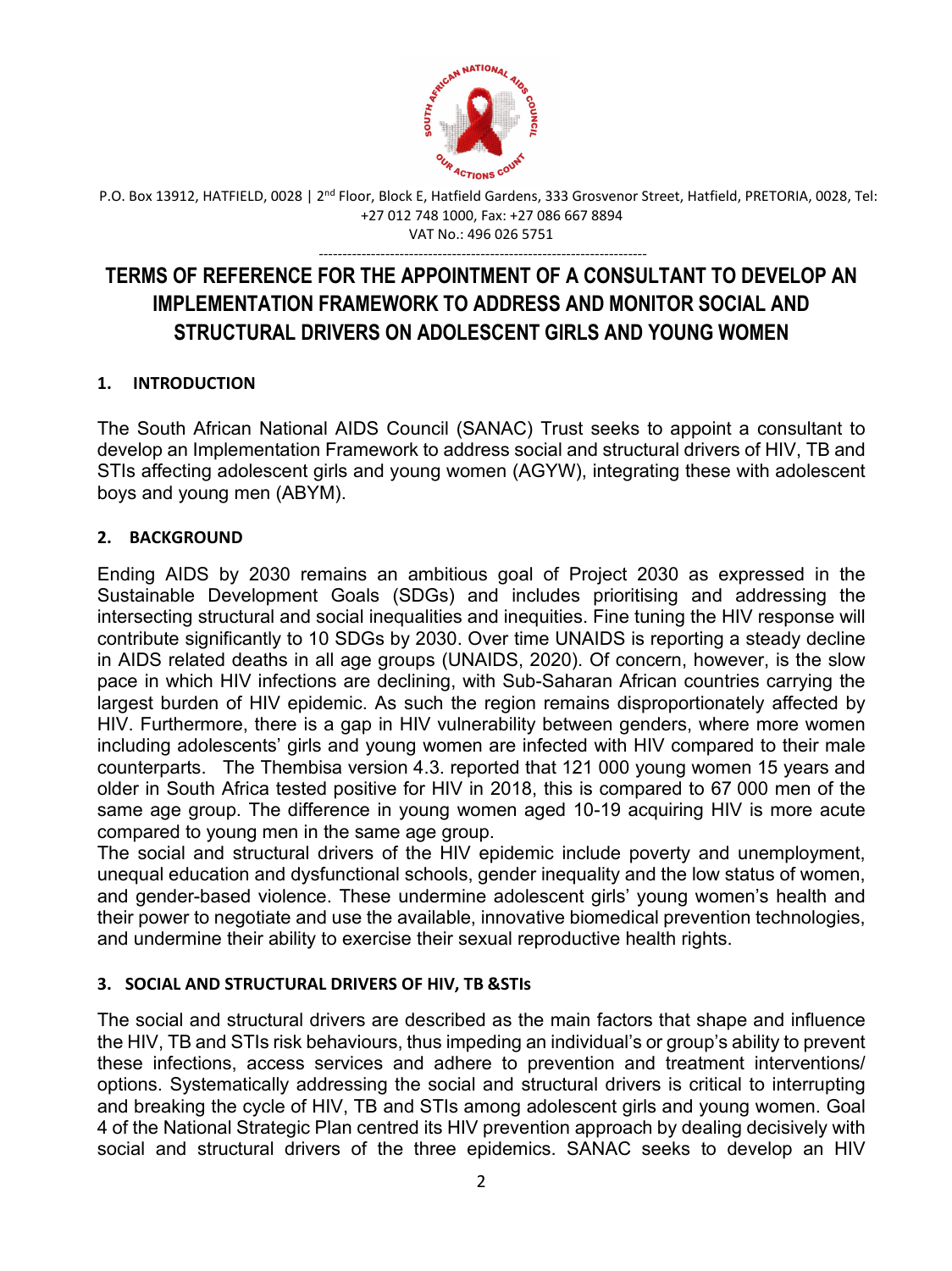

-------------------------------------------------------------------- combination prevention framework for scaling up efforts to address the social and structural drivers of the HIV epidemic in South Africa

The framework will include targeted social and structural interventions that will address gender inequalities and drive HIV prevention programme on AGYW in the country.

The framework will categorise, propose, and systematically package practical interventions guided by the existing policies, strategies and evidence base programmes that are already working in the country. These should include interventions to be controlled at **individual level** which are mostly behavioural in nature, although shaped by social contexts within which people live. It will also propose **community level interventions** aimed at shifting social norms, addressing gender-based violence, confronting stigma and discrimination; at **social and structural level** e.g., promotion of policy dialogue and advocacy; **economic interventions** food security, cash incentives or cash plus care interventions and empowerment of communities and groups to establish cohesive communities, promotion of leadership and support.

#### **4. Purpose of the assignment**

• To develop a framework to guide on the implementation of combination HIV, STIs and TB prevention programmes towards ending gender inequalities that fuel the risk of HIV on adolescent girls and young women in South Africa, integrate these efforts with the framework on ABYM.

#### **5. SCOPE OF WORK**

SANAC seeks to engage a consultant to undertake the following assignment:

- **a)** Using the existing literature relevant to the South African context and existing evidencebased programmes in leadership and participation of AGYW to decision making mechanisms or processes as well their access to human rights, including SRHR.
- **b)** Map social and structural drivers of the HIV, TB and STIs epidemics relevant to the South African context that undermine the HIV and AIDS response in the country.
- **c)** Categorise the drivers according to context and level of vulnerability in relation to power imbalances, harmful and cultural norms, and economic dependence.
- **d)** Propose a package of services and interventions using the examples of evidence- based programmes to address gender inequalities and causing vulnerabilities on AGYW. These should be packaged in a manner that complement the existing biomedical interventions.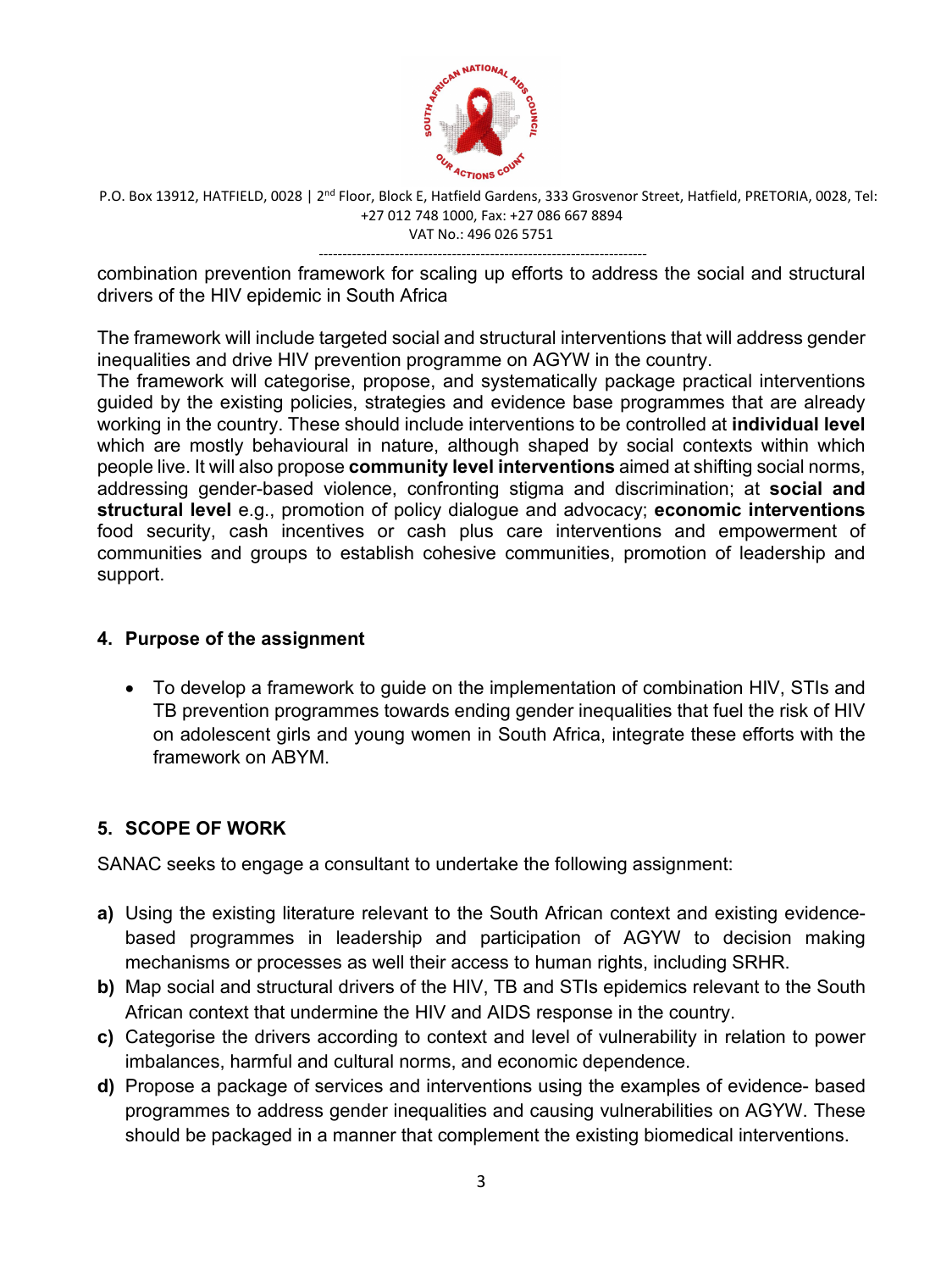

---------------------------------------------------------------------

- **e)** Identify and unpack the responsibilities of the key role-players and institutions in the delivery of social and structural interventions to mitigate the HIV epidemic in South Africa, outlining their respective roles and responsibilities, and propose practical methods and solutions to ensure they effectively deliver they deliver on their mandates to the National HIV and AIDS response.
- **f)** Conduct an analysis of source of funding and develop a costing exercise to address the identified mitigating initiatives.
- **g)** The implementation framework to address social and structural drivers (SSD) will later be used as a guide in the development of action plans.
- **h)** Develop a monitoring and evaluation framework and tools to track progress in the delivery of SSD interventions.

#### **6. EXPECTED DELIVERABLES**

- **a)** Project Inception report detailing the consultant's approach to the overall assignment, with a detailed project conceptual framework and a workplan.
- **b)** A data base of available role-players/ institutions with resources and interventions that could be accessed, and processes to be followed in accessing such resources for the reduction HIV risk on AGYW. This will form part of the annexure to implementation framework.
- **c)** Draft and package services and interventions that are, evidence -based and context specific to address the social, and structural drivers of HIV, TB and STIs on AGYW in South Africa
- **d)** Stakeholder consultation workshops on the draft framework document including the report.
- **e)** Final Print-Ready Implementation Framework to address social and structural drivers and end inequalities.
- **f)** M&E framework
- **g)** Reporting framework
- **h)** Project Completion Report

## **7. QUALIFICATIONS AND EXPERIENCE**

SANAC Trust intends to contract a service provider or consultant with relevant extensive experience that includes: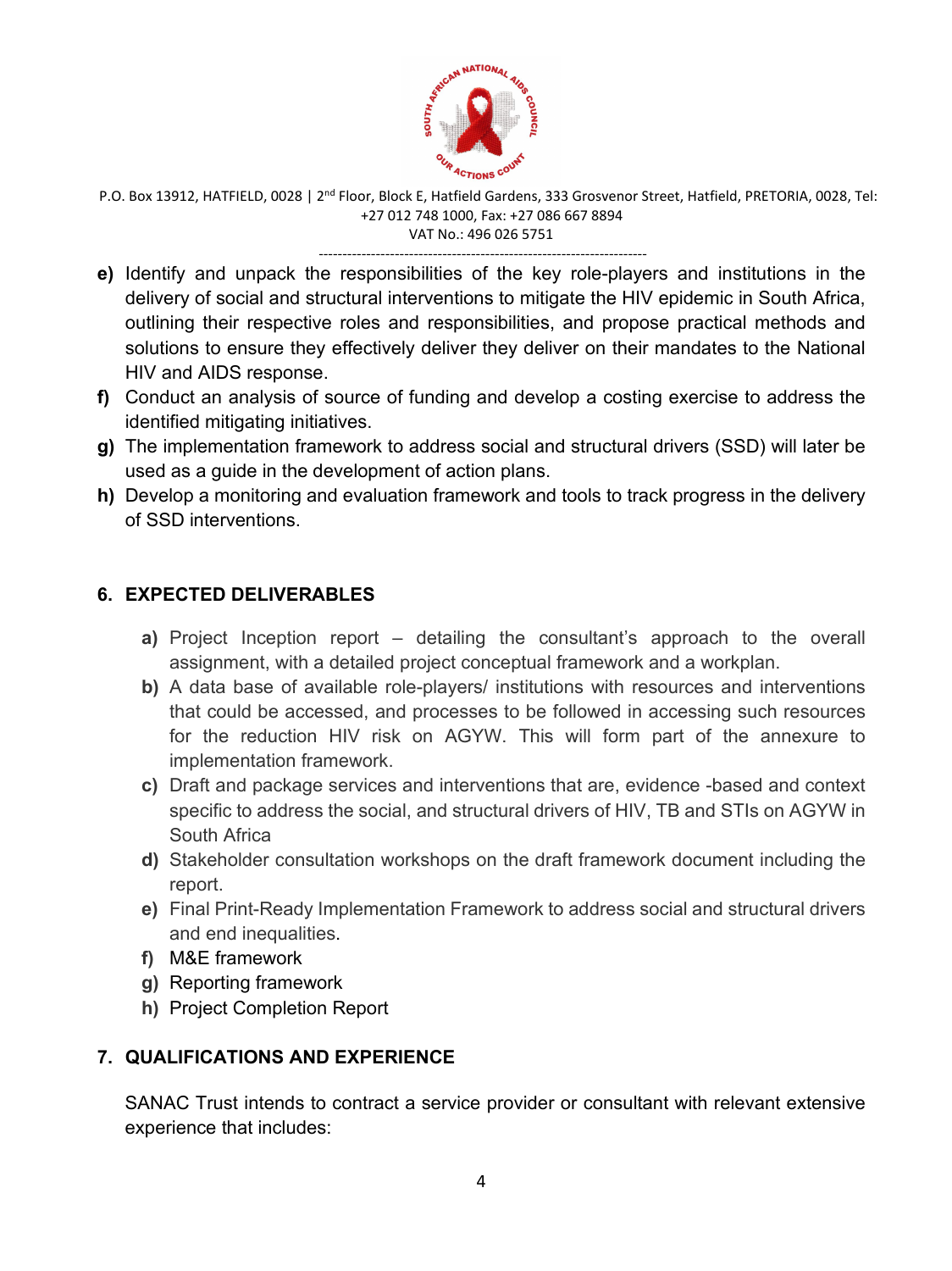

---------------------------------------------------------------------

- **a)** At least a Master's degree, preferably in the field of public health, community development or related social sciences.
- **b)** Excellent knowledge and ability to interpret data emanating from research institutions, the national policies and strategies and plans including the National Development Plan, Government annual performance plans, medium term expenditure frameworks and HIV& AIDS and TB is desirable.
- **c)** At least 5 10 years of experience in conducting research and data analysis, understanding community dynamics with prevalent cultural norms and practices that are relevant to HIV and TB response.
- **d)** Strong track record of technical writing and editing high-level documents in English on HIV, TB and STIs prevention related strategies.
- **e)** Knowledge and / or understanding of the SANAC and its stakeholders, with strong stakeholder management skills and experience working at different levels of the South African Government Structure

#### **8. TIMELINES:**

The consultancy is expected to be completed within **48 days** commencing from **24 January 2022 – 31 March 2022.** The budget submitted should be all inclusive.

### **9. CRITERIA FOR SELECTION:**

| <b>Functionality criteria:</b>                                                                                                                                                                          | <b>Weighting factor:</b> |
|---------------------------------------------------------------------------------------------------------------------------------------------------------------------------------------------------------|--------------------------|
| Understanding and assessing the impact of social, and structural<br>drivers in HIV, TB and STIs epidemics                                                                                               | 20                       |
| The proposal indicating experience and understanding evidence-<br>based combination prevention interventions developed nationally<br>and internationally adapting these to be specific to South Africa. | 20                       |
| Proven ability and experience in conceptualising, developing, and<br>evaluating the implementation frameworks                                                                                           | 30                       |